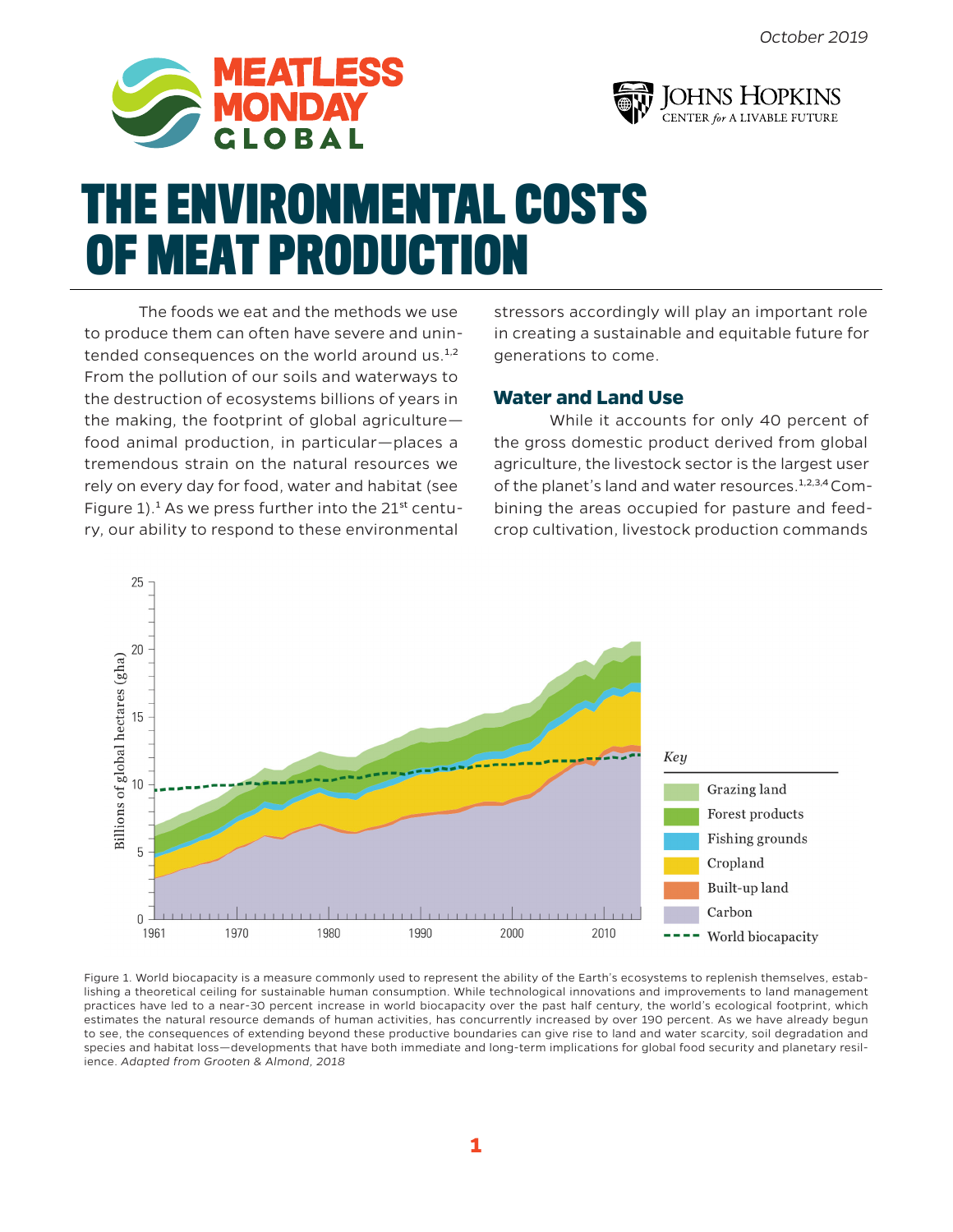over 80 percent of the world's farmlands.<sup>1,4,5,6,26</sup> What's more, as the global population continues to increase in size and affluence, the demand for meat is projected to at least double by the end of the century—a trend that is expected to drive further expansion into indigenous reservations and natural habitats. $6,7,8,9$  It is estimated that approximately 13 billion hectares of forest area are cleared for agricultural purposes each year, making the meat industry the most significant agent of land-use change globally.4,5,10,11

In addition to the ecological and humanitarian harms associated with largescale deforestation and grassland conversion, the water withdrawals required to accommodate these vast increases in agricultural land usage have also introduced widespread water scarcity issues.<sup>1,4</sup> Currently, animal agriculture is responsible for about 70 percent of the world's freshwater use.<sup>1,5,6,12</sup> In order to meet these resource demands, the amount of water extracted for feed-crop irrigation has doubled over the past 50 years, leading to the rapid and systematic depletion of the Earth's rivers and aquifers.<sup>1,4,5,11,12</sup> By 2050, nearly half of the world's population is expected to live in water-stressed areas as a direct consequence of food animal production.<sup>1,4,5,12</sup>

Promisingly, however, minimizing the consumption of meat by incorporating more plantbased foods into the diet can be an effective means of resource conservation, with the potential to decrease agricultural land and water use by as much as 80 and 50 percent, respectively.<sup>6</sup>

#### **Soil Health**

Over the course of history, human civilizations have depended on their abilities to sustainably manage their soils.<sup>13</sup> In addition to the structural foundations they provide, soils supply the planet with a diverse set of ecosystems, each of which are critical for managing and maintaining the Earth's natural cycles.<sup>14</sup> More than just conduits for plant growth, these elaborate, symbiotic habitats are responsible for carrying out a variety of ecosystem services: from cycling essential ground nutrients to regulating the availability of surface waters and gases.<sup>14</sup> However, the industrialization

of animal agriculture—through its intensive land management practices—has placed an immense strain on both the availability and quality of soil, hampering its ability to perform many of these life-supporting functions. $1,13,15$ 

In particular, the cultivation of monocultured feed crops—a practice that occupies more than a third of the world's croplands—and the rearing of over 990 million land animals have substantially contributed to the degradation of the Earth's soils, depleting and polluting reserves faster than they can be replenished and remediated.<sup>2,7,16</sup> Currently, 9 million hectares of agricultural land are lost to intensive farming each year, leaving previously fertile regions barren and prone to wildfires, flooding and dust storms.<sup>1</sup> In addition to the negative implications soil degradation has on global food security, the exploitation of this natural resource also diminishes its capacity to filter out harmful environmental contaminants, allowing higher concentrations of industrial pollutants to enter into the planet's air- and waterways. $2,13$  For this reason, reducing the amount of land used for pastureand cropland by curtailing the consumption of meat can be an effective vehicle for protecting and restoring the health and productivity of the Earth's soils.<sup>2,13,17</sup>

#### **Habitat Loss and Biodiversity**

The world is home to a complex assortment of habitats upon which some 8.7 million species are predicted to rely.<sup>18</sup> Billions of years in the making, this species richness forms the biological basis for the ecosystems responsible for providing all life on Earth with water, air, food and habitat.<sup>18,20</sup> However, after centuries of expansion and evolutionary flourishing, biodiversity is being lost at an alarming rate—a phenomenon that has, in large part, been accelerated by the gradual but routine depletion of the world's natural resources.<sup>18,19</sup> Since 1970, human activities have led to the decline of over 60 percent of all species populations, with livestock production superseding all other industries as the primary driver of these ecological losses.<sup>12,19,20</sup>

The proliferation in the global demand for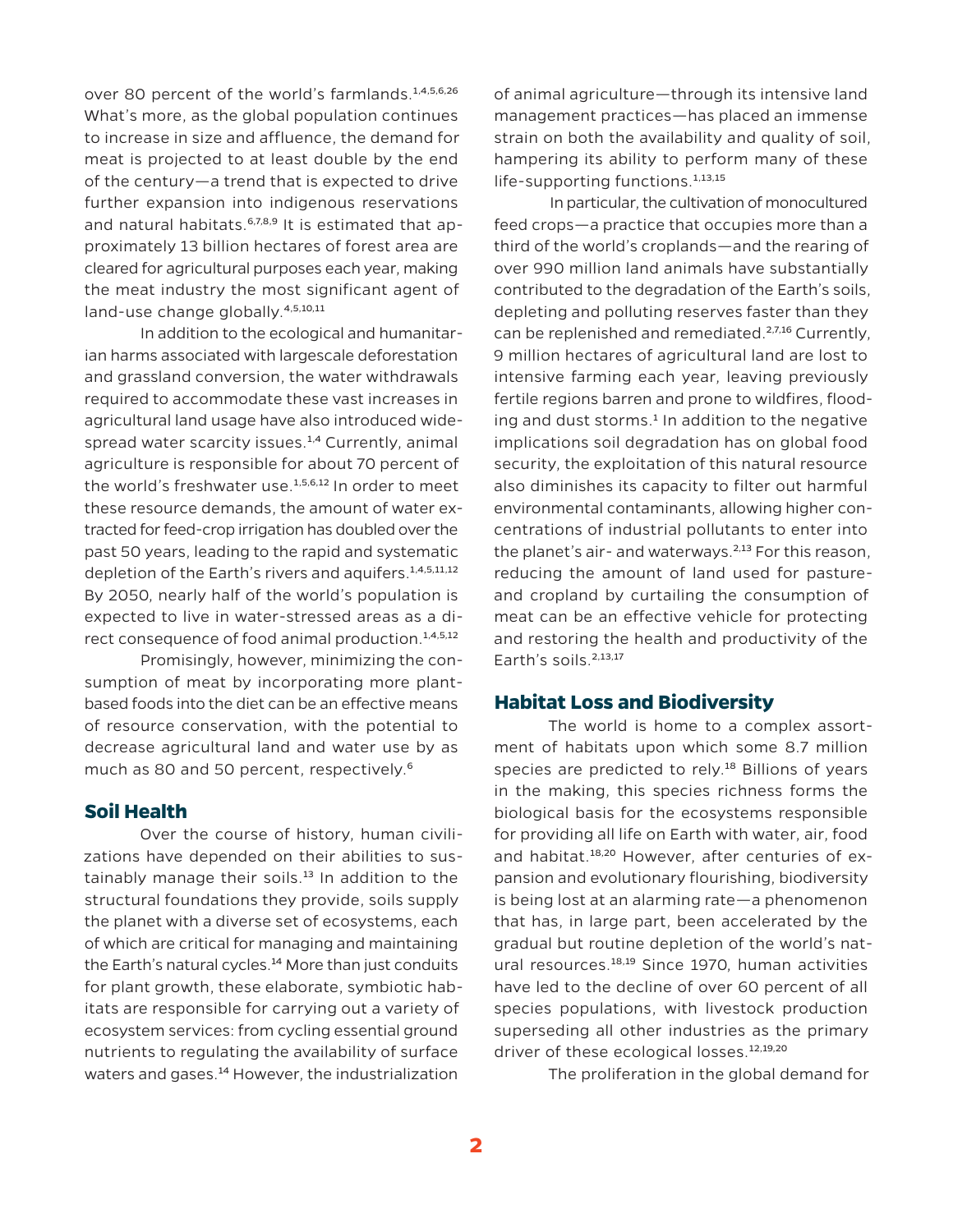meat has prompted substantial increases in the amount of agricultural wastes produced.<sup>21</sup> These contaminants, by leeching into open water sources as runoff, can enter into surrounding areas, often creating adverse environments for the lifeforms living within them.21 In particular, the nitrogen and phosphorus emissions resulting from the use of fertilizers have played major roles in driving eutrophication—a process whereby excessive algal growth depletes the aquatic oxygen supply, creating what are referred to as "dead zones." <sup>21,22</sup> Today, agricultural activities introduce more nitrogen into the environment than all of the planet's natural pathways combined, making eutrophication the leading cause of habitat loss globally.<sup>1,21,22</sup>

However, through reductions in meat consumption, dietary shifts can play an important role in species conservation and habitat restoration efforts by minimizing the ecological harms associated with these deleterious industry practices.<sup>1,23</sup>

### **The Role of Meatless Monday**

Finding sustainable methods of food production that can accommodate a growing global population with an expanding appetite for meat may well be humanity's greatest challenge yet.<sup>1,4</sup> While livestock products can be an important component of the human diet, especially for low-income populations facing issues of malnutrition, the current scale at which these resource-intensive foods are consumed far exceeds the Earth's productive capacities—a situation that threatens global food security and the wellbeing of the ecosystems on which we rely.<sup>20,23,24,25</sup> Fortunately, solutions do exist. Transitioning toward more sustainable, plant-forward diets, particularly in settings where meat consumption is disproportionately high, is the single most effective action individuals can take to reduce the world's ecological footprint.<sup>6,7,8,24</sup> In addition to freeing up the resources to allow the global food system to feed an additional 3.5 billion people, these dietary shifts would also carry tremendous benefits for soil health and biodiversity alike. $6,7,8,24$  If 200 million individuals—roughly the population of Nigeria—cut meat from their diets for a single day, over 260 million tons of water

and 46,000 hectares of land would be spared—the equivalent of about 104,000 Olympic swimming pools and the land area of the California Redwood Forests, respectively.<sup>26,27</sup> As more people around the world begin to embrace a Meatless Monday diet, these small, incremental lifestyle changes will continue to play an increasingly profound role in protecting the health of our global environment and securing a livable future for us all.

The Johns Hopkins Center for a Livable Future provides technical assistance and serves as a science advisor to the Meatless Monday campaign.